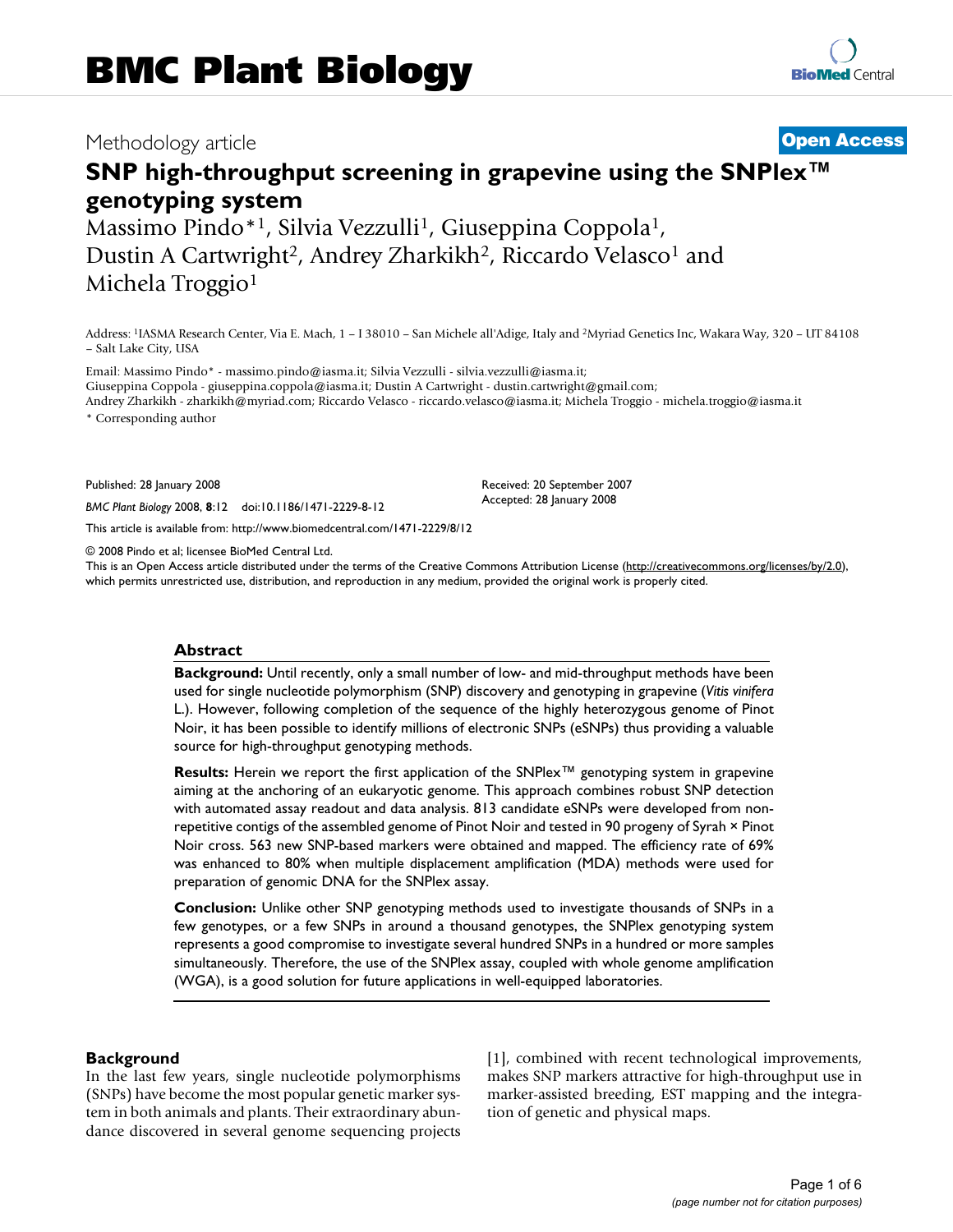At present several SNP identification methods are available such as resequencing of PCR amplicons with or without pre-screening, electronic SNP (eSNP) discovery in expressed sequence tag (EST) and shotgun genomic libraries. In these latter cases, sequences may be computationally screened for polymorphisms to distinguish true polymorphisms from sequencing errors if sufficient redundancy is present [2].

Unlike the first generation molecular markers, such as RFLPs (Restriction Fragment Length Polymorphisms) and RAPDs (Random Amplified Polymorphic DNAs), SNPs can be detected through non-gel-based high-throughput assays, saving both time and money [3]. Several SNP assay technologies have been developed based on various methods of allelic discrimination and detection platforms. Allele-specific hybridization, primer extension, oligonucleotide ligation and invasive cleavage represent four principal allelic discrimination reactions that can be coupled with several detection methods such as fluorescence, luminescence and mass measurements (see [4-6] for recent reviews). Recently, significant efforts towards largescale SNP characterisation have been attempted in animals and plants with BeadArray technology (Illumina [7]) and the SNPlex™ genotyping system (Applied Biosystems Inc., ABI [8]). The selection of an appropriate genotyping method depends on many factors including cost, potential for multiplexing and throughput, equipment, and difficulty of assay development.

Until recently, only a few low- and mid-throughput methods have been used for SNP discovery and genotyping in grapevine (*Vitis vinifera* L.) [9-12]. The sequencing of the highly heterozygous genome of Pinot Noir [13], clone ENTAV 115, made it possible to identify millions of eSNPs as a potential source for high-throughput genotyping methods. Herein we report a successful application of the SNPlex genotyping system, which provided 563 new SNP-based markers anchoring the grapevine genome for future applied research programs.

#### **Results**

#### *SNPlex and data analysis on genomic DNA (gDNA)*

Of 949 candidate eSNPs selected from non-repetitive genome contigs, 813 passed the design rules of the SNPlex assay-design pipeline and were tested in 90  $F_1$  progeny of Syrah  $\times$  Pinot Noir (ENTAV 115) cross and in the two parental genotypes. 734 eSNPs passed the quality value using the rule-based method, with a mean of 5 failed SNPs and a 98% call rate per SNPset, while the remaining 79 were discarded from further analyses (Table 1). Of the 734 eSNPs, 171 were false positives. Of the remaining 563 eSNPs (See Additional file 1: Table S1 for the list of SNP sequences, submitted to the National Center for Biotechnology Information SNP database [1]), 509 followed the 1:1 or 1:2:1 Mendelian segregation ratio based on the chisquare test, whereas 54 showed an unexpected segregation ratio. Within the latter class, there were 46 cases where one parent was heterozygous and three clusters were observed (instead of the expected 2 with a 1:1 segregation ratio) and 8 cases where both parents were heterozygous and four clusters were detected (instead of the expected 3 with a 1:2:1 segregation ratio).

#### *SNPlex and data analysis on whole genome amplification DNA (WGA-DNA)*

A total of 144 eSNPs combined in three 48-plex SNPsets (w0607103605\_0001, w0610104437\_0005 and

**Table 1: Summary of the SNPset analyzed on Syrah, Pinot Noir and 90 Syrah × Pinot Noir progeny.**

| SNPset           | Total SNPs (No.) | Passed SNPs (No.) | Genotypes (No.) | Assay pass rate (%) | Average call rate (%) |
|------------------|------------------|-------------------|-----------------|---------------------|-----------------------|
| w0607103605 0001 | 48               | 45                | 4140            | 94                  | 97                    |
| w0610104437 0001 | 48               | 42                | 3864            | 88                  | 96                    |
| w0610104437 0002 | 47               | 42                | 3864            | 89                  | 96                    |
| w0610104437 0003 | 47               | 46                | 4232            | 98                  | 99                    |
| w0610104437 0004 | 48               | 41                | 3772            | 85                  | 96                    |
| w0610104437_0005 | 48               | 41                | 3772            | 85                  | 98                    |
| w0610104644 0001 | 48               | 42                | 3864            | 88                  | 99                    |
| w0610104644 0002 | 48               | 43                | 3956            | 90                  | 99                    |
| w0610104644 0003 | 48               | 43                | 3956            | 90                  | 96                    |
| w0610104644 0004 | 48               | 44                | 4048            | 92                  | 98                    |
| w0610104644 0005 | 48               | 42                | 3864            | 88                  | 98                    |
| w0610104644 0006 | 48               | 45                | 4140            | 94                  | 96                    |
| w0610104644 0007 | 48               | 46                | 4232            | 96                  | 99                    |
| w0610104644 0008 | 48               | 44                | 4048            | 92                  | 97                    |
| w0611104858 0001 | 48               | 41                | 3772            | 85                  | 98                    |
| w0611104858_0002 | 47               | 42                | 3864            | 89                  | 99                    |
| w0611104858 0003 | 48               | 45                | 4140            | 94                  | 99                    |
|                  | 813              | 734               | 67528           | 90                  | 98                    |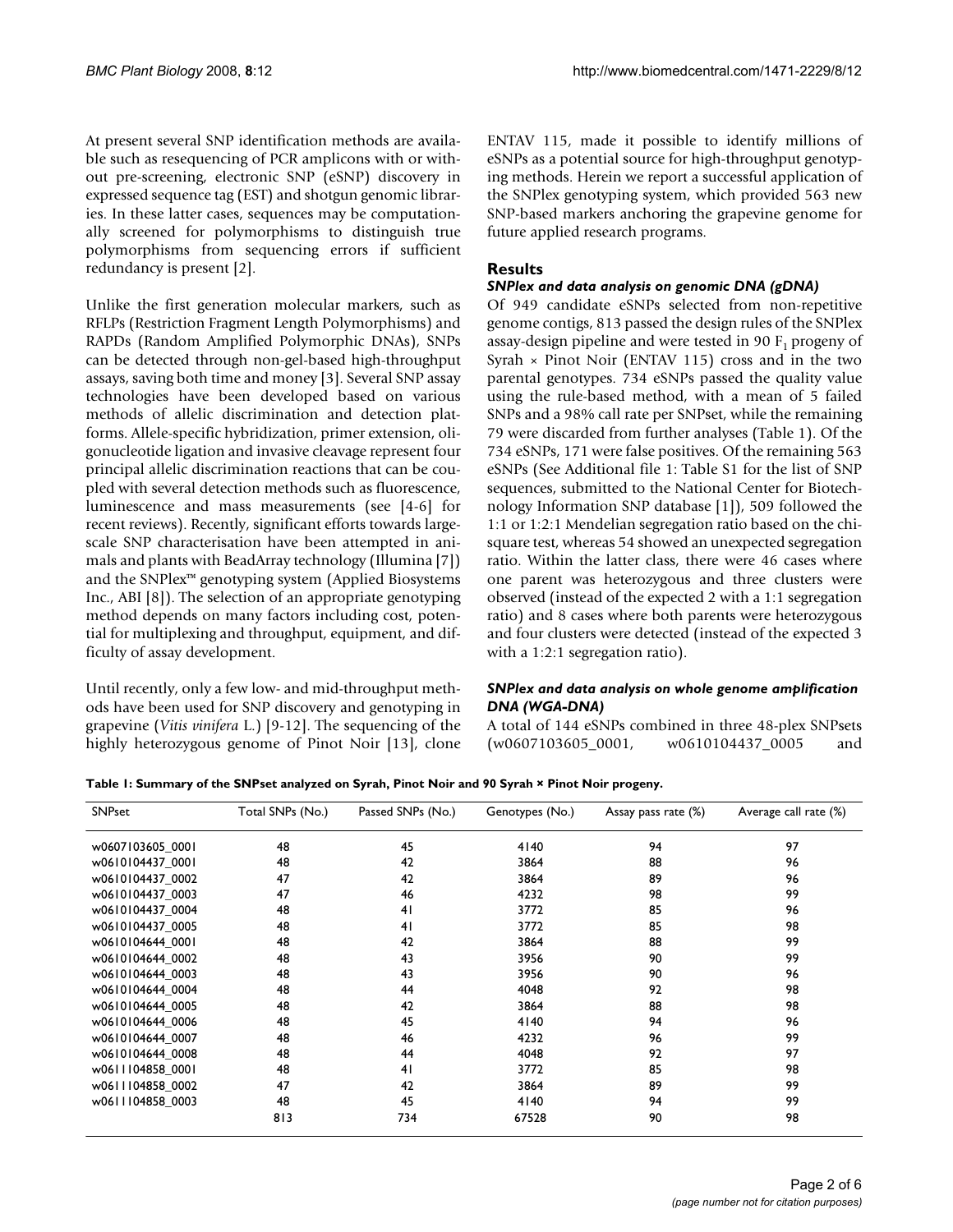w0611104858\_0001) were also tested on WGA-DNA of the same 90 individuals. In this set, 15 eSNPs that did not pass the quality value on gDNA analysis were recovered on the WGA-DNA test, whereas three eSNPs that passed the quality value on gDNA failed on WGA-DNA (Table 2). Thirteen eSNPs failed both gDNA and WGA-DNA tests. The genotyping data were thoroughly consistent between the two analyses.

#### *Resequencing analysis*

To validate the data obtained with the SNPlex assay, six regions containing SNP4165, SNP4057, SNP4045, SNP0102, SNP0054 and SNP5044 were resequenced in Syrah, Pinot Noir and six progeny. Four of them, SNP4165, SNP4057, SNP4045 and SNP0102, showed a Mendelian segregation and resequencing the corresponding regions confirmed the data obtained with the SNPlex analysis. For SNP5044 and SNP0054, which presented an additional homozygous cluster, an unexpected SNP was found within 10 bp from the target SNP in Syrah and in the progeny belonging to the additional homozygous cluster (Figure 1).

#### **Discussion**

In this work, we report the first SNPlex genotyping system application in higher plants, which allowed the development of markers anchoring the grapevine genome. To date, a few low- and mid-throughput methods based on SSCP and minisequencing assay have been used for SNP genotyping in grape [9,10,12].

SNP markers have also been developed based on eSNP discovery in a 6.5× shotgun sequencing coverage of grapevine genome [13]. The efficiency rate of 69% with an average call rate of 98% exceeded the level recently achieved by resequencing selected ESTs (38.3%) and BAC-end sequences (35%) in previous study [11]. Although the efficiency was greatly enhanced, we observed that there were 10% systematic failed assays already detected in other SNPlex genotyping study (D. Sondervan *et al*., A. Kahler *et al*. and S. Bevan *et al*., SNPlex user meeting 2007) and 21% false polymorphisms. This unexpectedly high

**Table 2: Comparison between gDNA and WGA-DNA SNPlex genotyping assay**

| gDNA  | <b>WGA-DNA</b> |
|-------|----------------|
| 92    | 92             |
| 3     | 3              |
| 144   | 144            |
| 17    | 3              |
| 102   | 116            |
| 98%   | 98%            |
| 9.384 | 10,672         |
| 70.8% | 80.5%          |
|       |                |

rate of false polymorphisms might be due to the SNPlex probe design based on a preliminary stage of contig assembly where the coverage of each haplotype in some regions was not sufficient.

In the WGA-DNA pilot study the genotyping data obtained from the gDNA and WGA-DNA analyses were thoroughly consistent, confirming previous SNP genotyping studies based on BeadArray [14,15] and Affimetrix technologies [16]. Moreover, the number of systematic failed assays was greatly reduced, from 10% to 2%, enhancing the average efficiency rate from 69% to 80%. These results were expected since MDA methods [17] provide a large amount of pure DNA with a uniform concentration among samples [18], meeting two basic requirements for a successful SNPlex assay. Resequencing of six SNP regions on WGA-DNA confirmed the SNPlex genotyping data and demonstrated the absence of amplification bias, as previously reported [16,17].

Resequencing of the SNP0054 and SNP5044 regions, belonging to the small group of SNPs with a distorted segregation, showed an unexpected additional polymorphism within 10 bp adjacent to the target eSNP in the Syrah genotype. Preferential ligation of one allele during probe annealing could explain the occurrence of an artificial homozygous cluster.

A large number of SNP genotyping technologies have been developed in the last few years. Different aspects, such as accuracy, reproducibility and level of throughput, should be taken into account when defining the most suitable SNP assay for breeding purposes. Moreover, flexibility, time and cost-effectiveness should be also considered, and in this regard, the turnaround time of the SNPlex analysis using a 3730xl DNA Analyzer (ABI) was about 30 min per sample. Thus 221,184 genotypes can be theoretically generated per day  $(48 \text{ runs}/24 \text{ hours} \times 96$ capillaries × 48-plex reaction).

#### **Conclusion**

Unlike other SNP genotyping methods used to investigate either thousands of SNPs in few genotypes (i.e. BeadArray and Affymetrix technologies), or few SNPs in thousands of genotypes (i.e. TaqMan assay), the SNPlex genotyping system represents a good compromise to investigate several hundred SNPs in a hundred or more samples at the same time. Therefore, the use of the SNPlex assay, coupled with a WGA-DNA, is a good solution for medium- to large-scale genotyping studies in well-equipped laboratories.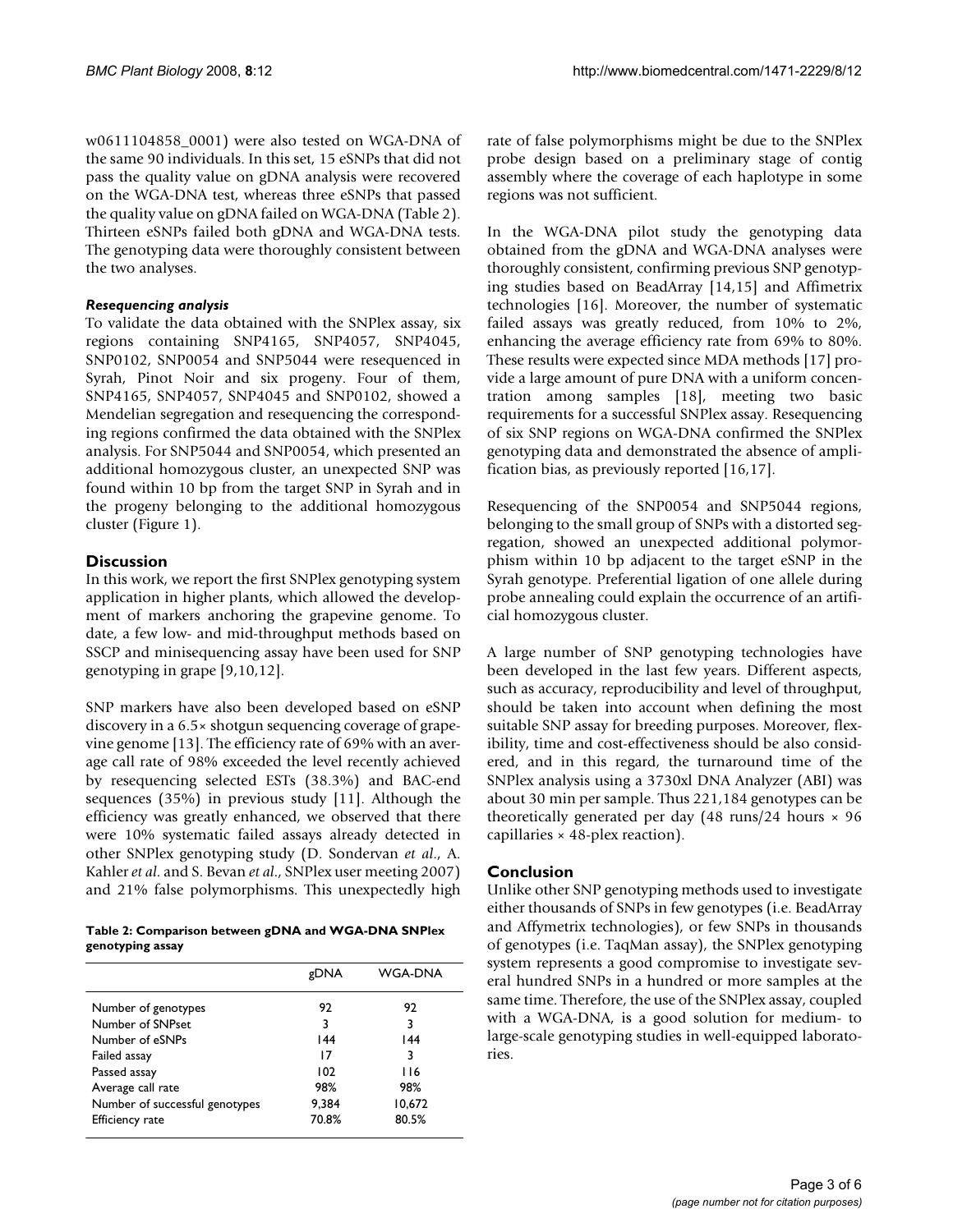

#### **Figure 1**

**SNP5044 polar cluster plot**. **A)** Genotype plot created by GeneMapper software v. 4.0 (ABI). The software analyzes the electropherogram and uses a clustering algorithm to assign the correct genotypes. SNP genotypes are displayed as a polar plot in which the intensity of the peaks is measured on the x axis and the ratio of both peak heights is measured on the y axis. **B)**  Sequences flanking the target SNP5044 in Syrah (sy, bottom), Pinot Noir (pn, center) and one progeny ( $I_{49}$ , top). The red asterisk indicates the unexpected additional polymorphism in Syrah and  $I_{49}$  near the target SNP represented by dark asterisk. The presence of the unexpected polymorphism explains the artificial homozygous cluster (C\*T) shown in part A.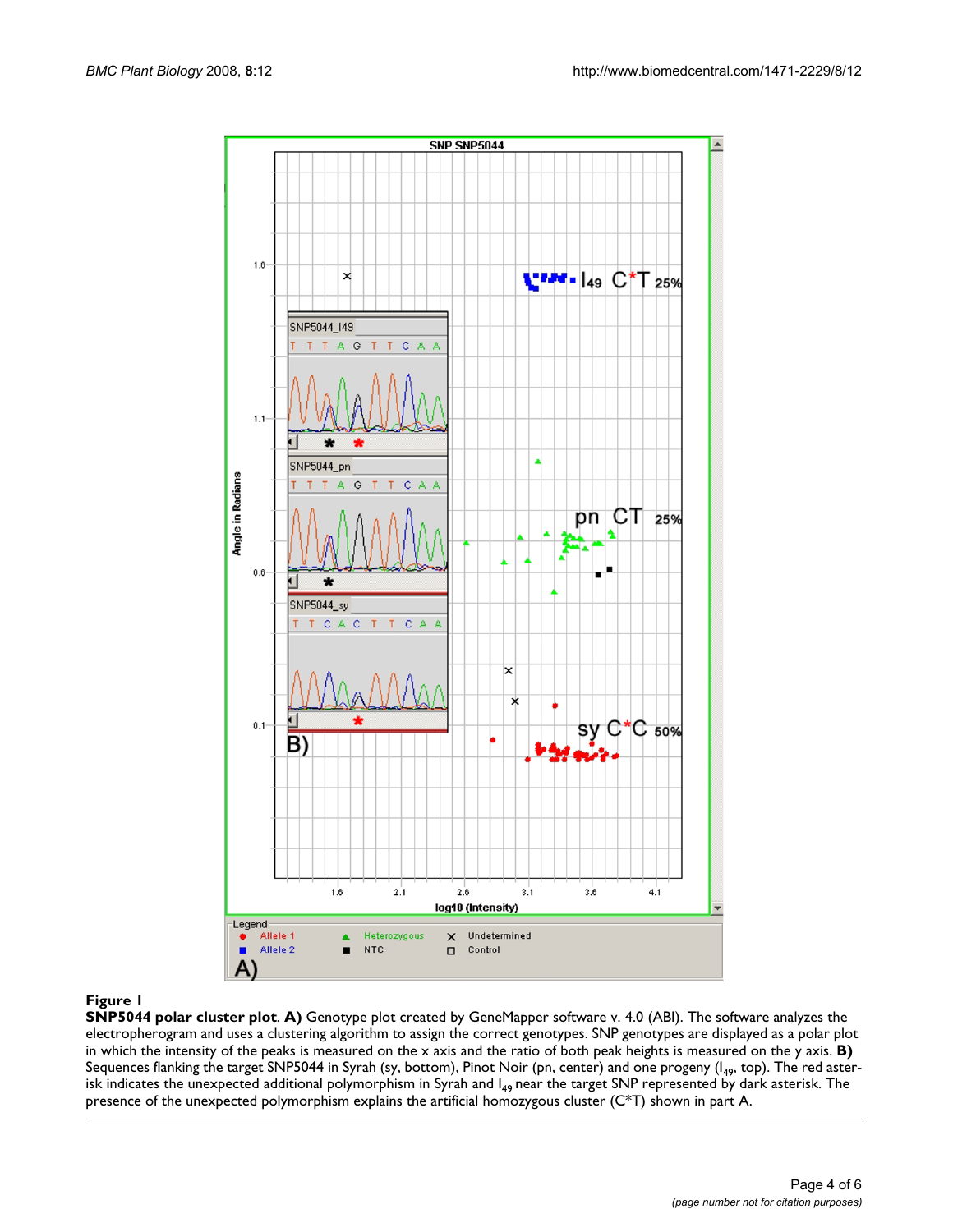#### **Methods**

#### *Plant material and genomic DNA preparation*

Genomic DNA of 90  $F_1$  Syrah  $\times$  Pinot Noir progeny and the two parental genotypes was isolated from 50–100 mg of young leaves. After freeze-drying, the leaf material was ground using the MM 300 Mixer Mill (Retsch Inc., Haan, Germany) and DNA extraction was performed using the DNeasy 96 Plant Mini Kit (Qiagen, Valencia, California, USA) according to the manufacturer's protocol.

#### *WGA*

Ten ng of gDNA was amplified by MDA [17,19] using the GenomiPhi V2 DNA Amplification Kit (GE Healthcare, Little Chalfont, Buckinghamshire, United Kingdom) according to the manufacturer's protocol. The success of the MDA reaction and the absence of product in the negative control samples were assessed by agarose gel electrophoresis.

#### *SNP identification*

The 6.5× shotgun sequence of Pinot Noir was the starting point of eSNP discovery. Approximately 6.2 million reads were produced by Sanger sequencing from 43 libraries with inserts of different sizes and assembled into contigs [13]. About 2.0 million SNPs were identified during the whole-genome shotgun assembly of Pinot Noir. Out of these, 949 SNPs, well-scattered along the 19 grape chromosomes were selected from non-repetitive contigs.

#### *Assay design*

Allele-specific probes and optimized multiplexed assays using the SNPs of interest were designed by an automated multi-step pipeline [20]. These steps include: (1) entering the sequence containing target SNPs; (2) checking for formatting errors such as non-target polymorphisms near the target SNP or sequence motifs incompatible with the assay; (3) submitting the SNPs that passed the format check for the assay design. The ABI probe design prevents self-complementarity and dimerization, and annealing efficiencies are optimized for ligation. Furthermore, the optimal combination of SNPs to produce the highest yield per multiplex reaction is determined.

### *SNPlex assay and data analysis*

SNPlex was carried out on fragmented gDNA at a final concentration ranging from 45 to 225 ng and a final volume of 12.5 μl. Seventeen (fourteen 48-plex and three 47 plex) SNPset were analysed; of these, three SNPset (w0607103605\_0001; w0610104437\_0005 and w0611104858\_0001) were also tested on fragmented GenomiPhi amplified gDNA (WGA-DNA) according to the manufacturer's protocol. The protocol was modified for the amount of PCR product used in the hybridisation cycles (3 instead of 1.5 μl).

Samples were run on the 3730xl DNA Analyzer (ABI) and data were analyzed using Gene Mapper v. 4.0 software (ABI). Genotype analysis was performed based on the SNPlex\_Rules\_3730 method following the factory default rules.

#### *Resequencing analysis*

PCR primers were designed using the Primer3 software [21] according to the following criteria: 1) expected size of the amplified fragments between 200 and 600 bp; 2) primer size between 18 and 25 bases; 3) primer melting temperature (Tm) between 59 and  $61^{\circ}$ C; 4) alignment score and global alignment score for self-complementarity and complementarity between primer pairs ranging from 8 to 13.

Subsequently, six regions containing SNP4165, SNP4057, SNP4045, SNP0102, SNP0054 and SNP5044 were amplified in Syrah, Pinot Noir, and six progeny  $[I_{49}, I_{53}, I_{56}, I_{57}]$  $I_{58}$  and  $I_{59}$ ) using templates in WGA-DNA. PCR reactions were performed using the following conditions: 1–20 ng of DNA template, 1× PCR buffer (Qiagen, Valencia, California, USA), 0.2 mM each dNTP, 0.4 μM of each primer, 1 U HotStarTaq DNA polymerase (Qiagen, Valencia, California, USA), and water to a final volume of 12.5 μl. DNA amplifications were performed using a 15 min initial denaturation/activation step, followed by 30 cycles at 94°C for 30 sec, 57°C for 30 sec, and 72°C for 2 min, with a final extension step of 10 min at 72°C. The PCR products were assessed by electrophoresis in 1.5% agarose gels and visualized by ethidium bromide staining. In order to remove unincorporated dNTPs and primers during the amplification reaction, 1 μl of exonuclease-phosphatase (ExoSAP-IT, GE Healthcare, Little Chalfont, Buckinghamshire, United Kingdom) was added to 1 μl of PCR product in a final volume of 6 μl and incubated at 37°C for 45 min followed by 72°C for 15 min.

The PCR product sequencing was carried out in both directions using the BigDye Terminator Cycle Sequencing Ready Reaction Kit v3.1 (ABI) as follows: 6 μl of PCR purified products, 5× Sequencing buffer, 0.32 μM of primer and 1 μl of BigDye Terminator in a final volume of 10 μl. Sequencing reactions were performed using a 2 min initial denaturation step, followed by 40 cycles at 96°C for 10 sec, 50°C for 5 sec and 60°C for 4 min. Prior to ethanol purification, capillary electrophoresis of PCR products was performed on a 3730xl DNA Analyzer (ABI). The DNA sequence electropherograms were aligned with the Pregap4/Gap4 software package (Staden Package, [22]) and used to survey parental alleles for polymorphic sites.

### **Authors' contributions**

MP carried out the SNPlex assay and data analysis, resequencing and drafted the manuscript. SV contributed to